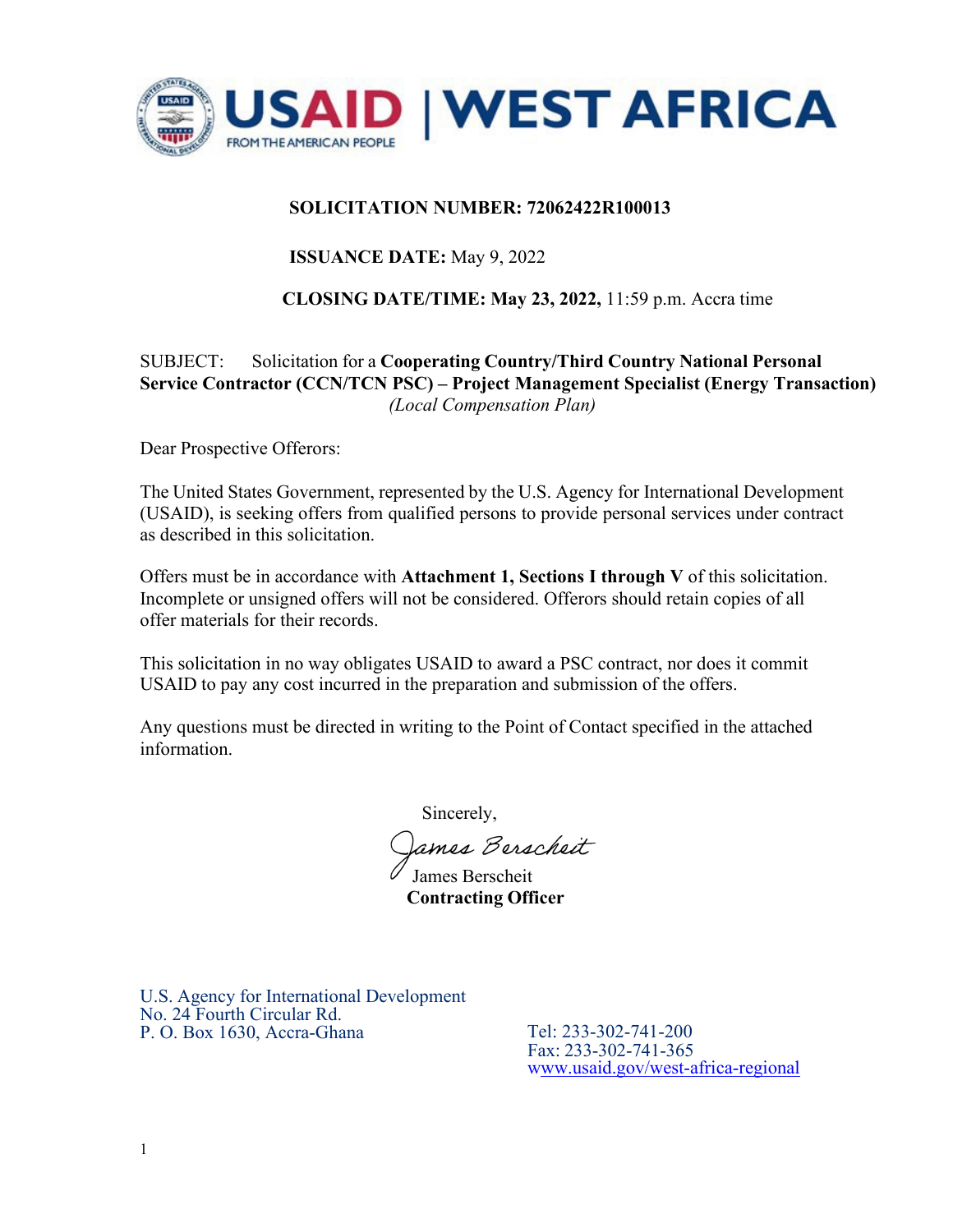### **I. GENERAL INFORMATION**

- **1. SOLICITATION NO: 72062422R100013**
- **2. ISSUANCE DATE: May 9, 2022**
- **3. CLOSING DATE/TIME FOR RECEIPT OF OFFERS: May 23, 2022, 11:59 p.m. Accra time.**
- **4. POINT OF CONTACT:** *[acpersonnel@usaid.gov](mailto:acpersonnel@usaid.gov)*
- **5. POSITION TITLE:** Project Management Specialist (Energy Transaction)
- **6. MARKET VALUE: GHS 161,200.00 GHS 249,846.00** equivalent to **FSN-11**  In accordance with **AIDAR Appendix J** and the Local Compensation Plan of USAID/Accra. Final compensation will be negotiated within the market value.
- 7. **PERIOD OF PERFORMANCE:** The period of performance is five (5) years, estimated tostart about **September 2022**. The services provided under this contract are expected to be of continuing nature executed by USAID through a series of sequential contracts, subject to availability of funds, satisfactory job performance and need for continued services.
- 8. **PLACE OF PERFORMANCE: Accra, Ghana** with possible travel as stated in theStatement of Work.
- 9. **ELIGIBLE OFFERORS:** All interested candidates eligible to work in Ghana. Cooperating Country National (CCN) is defined as an individual who is a cooperating country citizen, or a non-cooperating country citizen lawfully admitted for permanent residence in the cooperating country.
- 10. **SECURITY LEVEL REQUIRED:** Regional Security Office Clearance.

#### **11. STATEMENT OF DUTIES**

*1. General Statement of Purpose of the Contract* 

The Energy Transaction Specialist ("Energy Specialist") will be a member of the Energy Team in the Regional Economic Growth Office and work under the supervision of the Program Management Specialist on administrative and programmatic issues. S/he will provide services and support to that office, as well as other teams within the USAID/West Africa Mission, Regional Economic Growth Office and the Energy Team as directed by the Energy Team Leader and/or the Program Management Specialist. The Specialist will take primary day-to-day responsibility for the oversight of designated activities and support to client Missions in the Sahel Region (LPCs and NPCs ) within the West Africa portfolio. The Specialist will serve as a member of the Energy Team and report to the Energy Team's Program Management Specialist working closely with stakeholders including the Power Africa Coordinator's Office; USG agencies such as the Export Import Bank (Ex-Im), the U.S. International Development Finance Corporation (DFC), the U.S.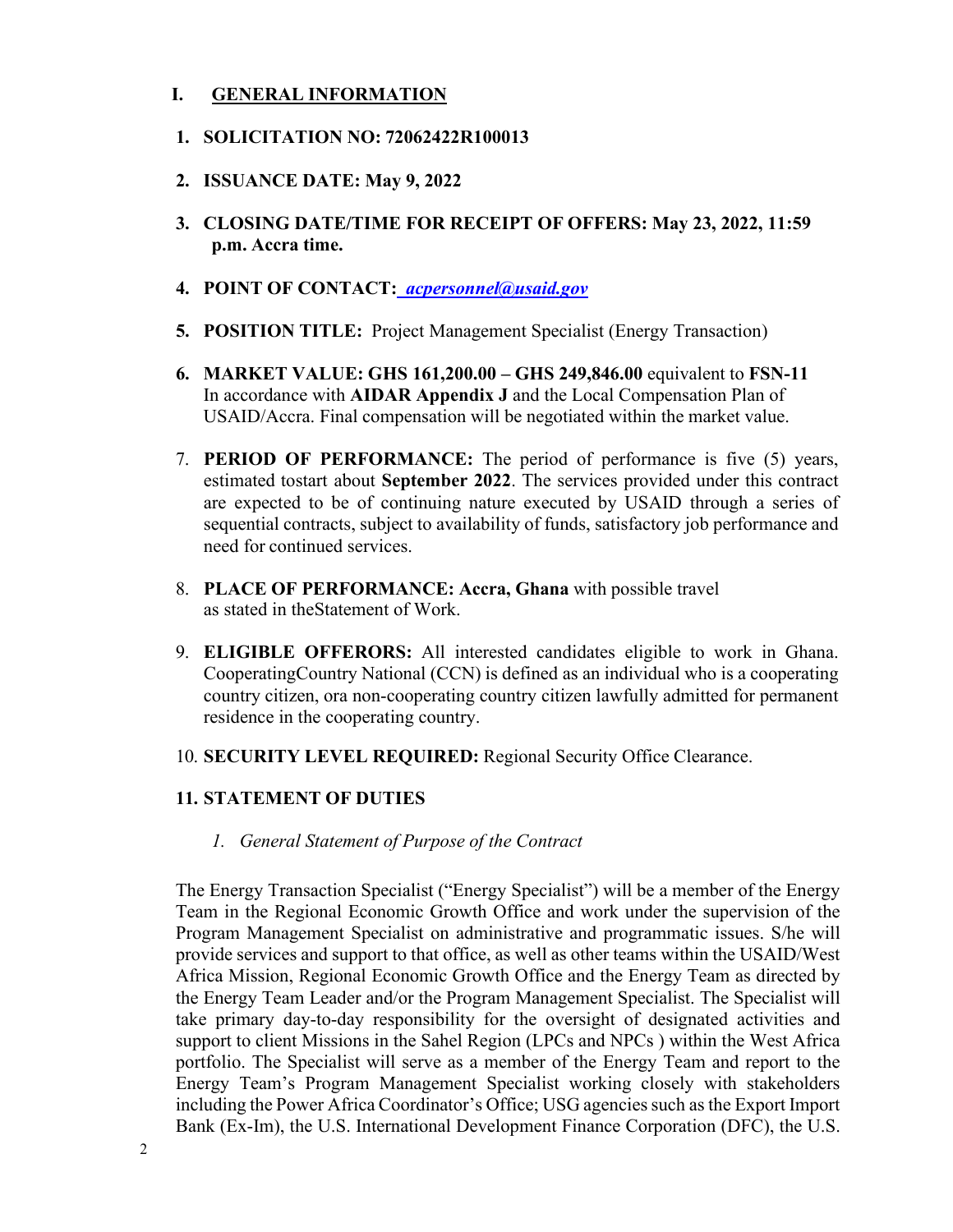Trade and Development Agency (USTDA) and the State Department; development partners such as the African Development Bank (AfDB) and the World Bank; and other Power Africa implementers including the West Africa Mission-based Transaction Advisors (based in Dakar, Senegal, Conakry, Guinea and Abidjan, Côte d'Ivoire) and the regional Program Management Specialist (based in Accra, Ghana). As required, the Specialist will function in any of the following roles: Contract or Agreement Officer's Representative (COR/AOR); Alternate COR/AOR; and/or Activity Manager for specific elements of the Power Africa program.

S/he must provide programmatic and strategic support to the Regional Economic Growth Office, drawing on an in-depth understanding of the electricity sector technology and investment, associated policy frameworks, and issues related to host country governments, and relevant private sector entities, trade and infrastructure. S/he must have the capacity and demonstrated expertise to represent USAID and Power Africa in interagency and international settings, at meetings with government officials, and with technical counterparts, donors, non-governmental organizations, and implementing partners.

S/he must have skills to overcome work-related difficulties and challenges, and must be able to assimilate, analyze and respond to rapidly changing circumstances and help USAID projects achieve results. Outstanding leadership, communication and interpersonal skills, as well as the ability to communicate cross-culturally and exhibit cultural sensitivity are essential.

#### *2. Statement of Duties to be Performed.*

#### **1. Power Sector Engagement and Technical Coordination (65%)**

Coordinate scale-up and implementation of the USAID/West Africa Energy Program, including supervising the work of implementing partners, monitoring and evaluating implementation progress and budgets, performing site visits, and providing feedback and progress reports to senior USAID staff. Manage USAID's technical assistance instruments (Contracts, Cooperative Agreements, grants and/or Implementation Letters) as the Contract or Agreement Officer's Representative (COR/AOR) or Alternate. Serve as back-up for the coordination and implementation of technical support and assistance to regional energy institutions including WAPP, ECREEE, or ERERA. Support USAID/West Africa's implementation of Power Africa activities, as well as other relevant USG initiatives including Prosper Africa, Women's Global Development and Prosperity, and others in the West Africa Region.

## **2. Program Management (25%)**

Engage in USAID/West Africa's efforts to provide professional advice to the Missions, Operating Units and host country governments on sector reform, including appropriate models for private sector participation, approaches to improving utility management and operations, and development of an enabling legal and regulatory framework and institutions. Facilitate dialogue with host country government authorities, USG stakeholders, donors and partners to reach consensus on and ownership of program objectives and activities..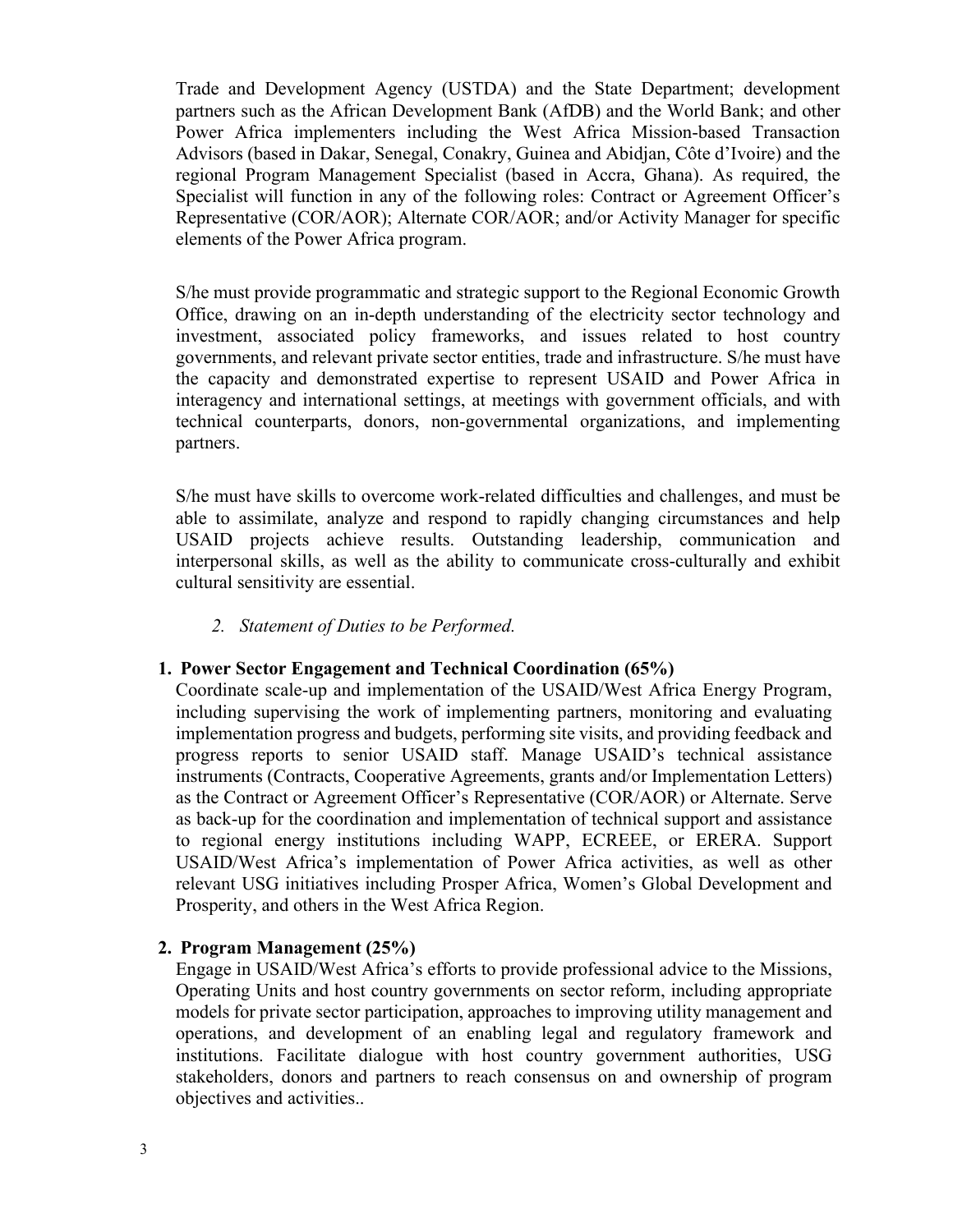### **3. Preparation of Key Mission Documents (10%)**

Coordinate relevant program outreach efforts, including public events, and press releases. Coordinate closely with the USAID/West Africa Senior Regional Development, Outreach and Communications (DOC) Specialist, the Power Africa Communications team, and other USG partners...

*The contractor is eligible for temporary duty (TDY) travel to the U.S., or to other Missions abroad, toparticipate in the "Foreign Service National" Fellowship Program, in accordance with USAID policy*.

- 1. *Supervisory Relationship:* The Energy Specialist is expected to work independently under the supervision of the USAID/West Africa Energy Team's Program Management Specialist, who establishes broad program outcome strategies and goals. The Energy Specialist is expected to work within a broad framework and with minimum supervision to determine approaches to be taken and methodologies to be used in planning and implementing activities and resolving problems to accomplish desired program outcomes. Completion of tasks and assignments will be reviewed regularly through results achieved, written reports, and progress reports.
- 2. *Supervisory Controls:* This is a non-supervisory position.

### **12. PHYSICAL DEMANDS:** The work requested does not involve undue physical demands.

# **II. MINIMUM QUALIFICATIONS REQUIRED FOR THIS POSITION**

In order to be considered for the position, a candidate must meet the Minimum Qualifications. Applications will be pre-screened and only those that meet the Minimum Qualifications will be considered. These are the minimum qualifications necessary to be considered for the position:

A. **Education:** A Bachelor's degree in a technical field related to energy and/or power, investment in the power sector or other infrastructure or finance/business is required.

B. **Prior Work Experience**: Minimum of 5 years of professional experience, with a critical focus on one or more of the following subject areas: energy technology/finance/policy, or energy economics.

C. **Language Proficiency**: Level IV (Fluency) writing and speaking in English is required. Level III reading and speaking skills in French is required.

# **III. EVALUATION AND SELECTION FACTORS**

The Government may award a contract without discussions with offerors in accordance with [FAR 52.215-1. T](https://www.acquisition.gov/browse/index/far)he CO reserves the right at any point in the evaluation process to establish a competitive range of offerors with whom negotiations will be conducted pursuant to [F](https://www.acquisition.gov/browse/index/far)  [AR](https://www.acquisition.gov/browse/index/far) [15.306\(c\). I](https://www.acquisition.gov/browse/index/far)n accordance with [FAR 52.215-1, i](https://www.acquisition.gov/browse/index/far)f the CO determines that the number of offers that would otherwise be in the competitive range exceeds the number at which an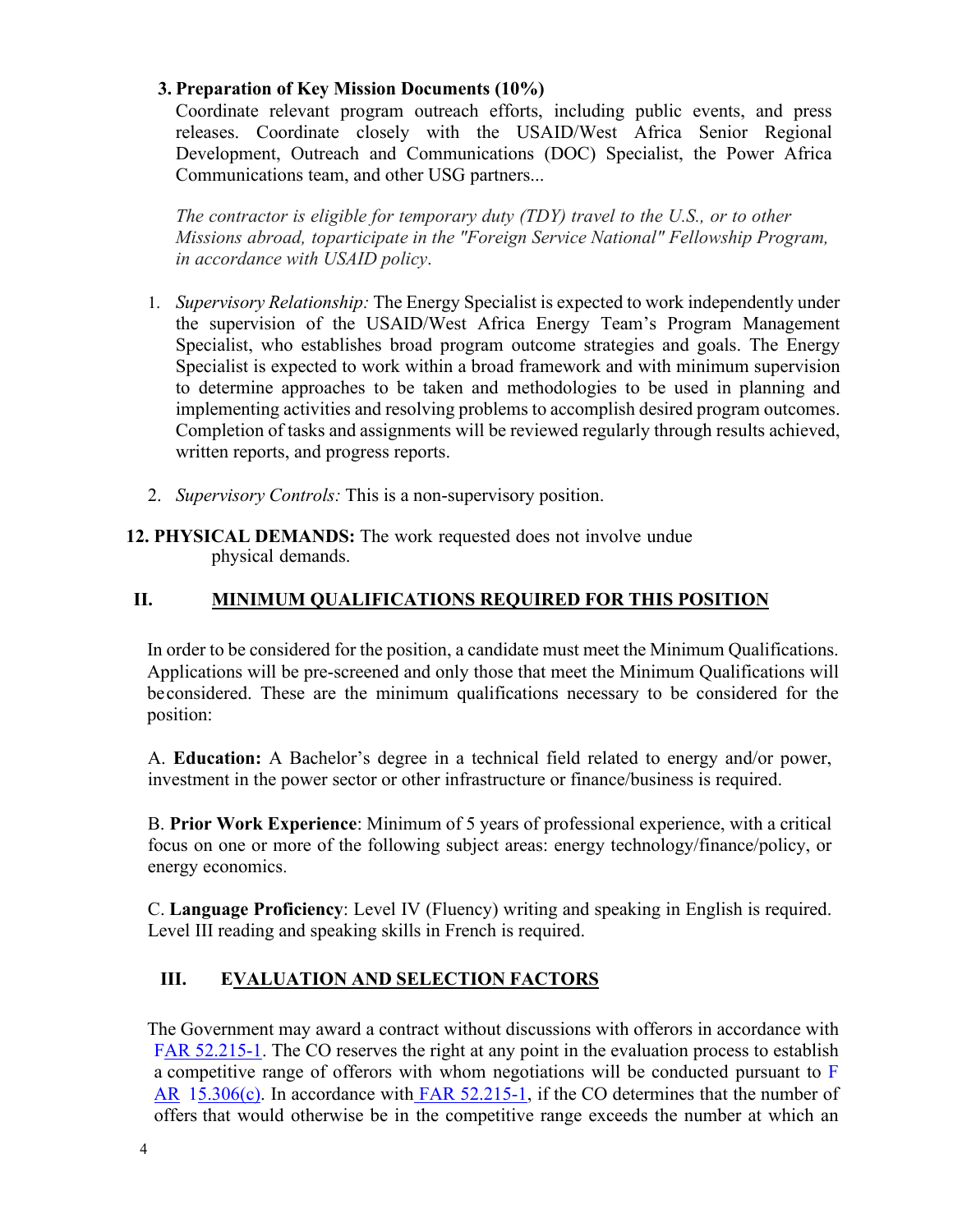efficient competition can be conducted, the CO may limit the number of offerors in the competitive range to the greatest number that will permit an efficient competition among the most highly rated offers.The FAR provisions referenced above are available at [https://www.acquisition.gov/browse/index/far.](https://www.acquisition.gov/browse/index/far)

#### **Education (10 points)**

A Bachelor's degree in a technical field related to energy and/or power, investment in the power sector or other infrastructure or finance/business is required.

#### **Prior Work Experience (40)**

Minimum of 5 years of professional experience, with a critical focus on one or more of the following subject areas: energy technology/finance/policy, or energy economics.

#### **Job Knowledge (30 points):**

Advanced technical understanding, obtained through practical experience, of clean energy technologies, energy-related public policy and finance, and investment. Knowledge and understanding of infrastructure and energy issues in West Africa, including the current status of regional power systems. Must have knowledge in management of bilateral, multilateral or other donor-funded infrastructure projects. Advanced knowledge of program design and implementation, assessment, and reporting processes. An in-depth understanding, based on practical experience, of the current status of power systems in West Africa is required.

#### **Skills and Abilities (20 points):**

The Energy Specialist must demonstrate the ability to build and maintain effective working relationships with senior-level counterparts in relevant government entities, USG agencies, and other development partners. Experience analyzing complex challenges in energy and infrastructure and designing and implementing interventions in response is required. Strong analytical, communication, and problem-solving skills are required.

## **Total Possible Points: 100 points**

After the closing date for receipt of applications, all applications will initially be screened for conformity with minimum requirements and a shortlist of applicants developed. Applications from candidates which do not meet the required selection criteria will not be scored.

A committee will be convened to review the shortlisted applications and evaluate them in accordance with the evaluation and selection criteria above. The evaluation and selection of the selected candidate will be based on a review of his/her qualifications, work experience, knowledge, skills and abilities as described in the factors above. The applicants who obtain the highest scores based on the criteria defined may be interviewed and may also be required to pass a written test. Security and medical clearances are required for the top-ranking candidate, after conducting and receiving the positive reference checks.

Only shortlisted applicants will be contacted. No response will be sent to unsuccessful applicants.

USAID reserves the right to interview only the highest ranked applicants in person or by phone OR not to interview any candidate.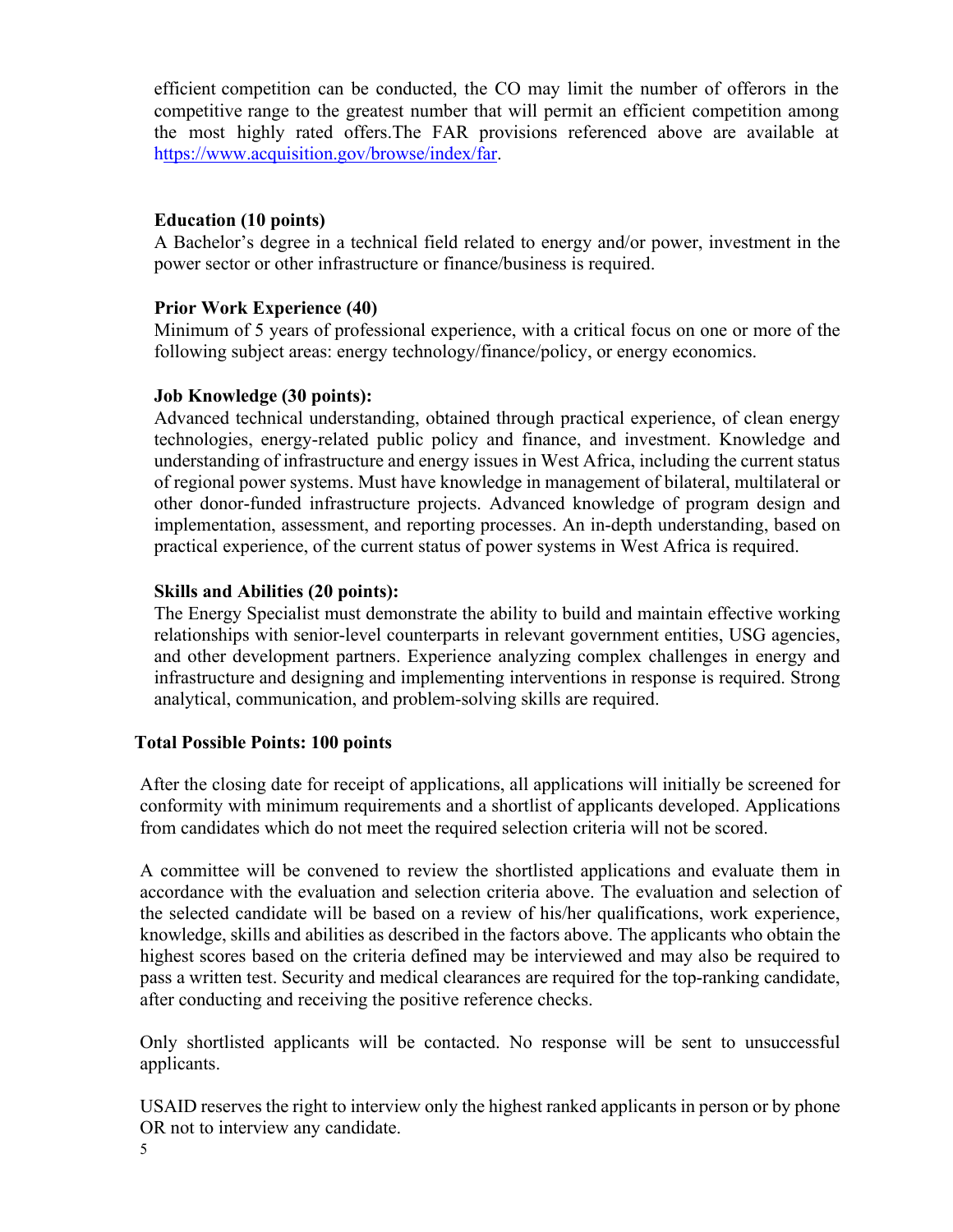The Agency retains the right to cancel or amend the solicitation and associated actions at any stage of the recruitment process.

Reference checks will be conducted by Human Resources only for the successful candidate. If a candidate does not wish USAID to contact a current employer for a reference check, this should be stated in the application Letter.

# **IV. SUBMITTING AN OFFER**

- 1. Eligible Offerors are required to **complete and sign** the offer from AID 309-2 (OFFEROR INFORMATION FOR PERSONAL SERVICES CONTRACTS WITH INDIVIDUALS) which is available at the following link: [https://www.usaid.gov/documents/offeror-information-personal-services-](https://www.usaid.gov/documents/offeror-information-personal-services-contracts-individuals-aid-309-2) [contracts](https://www.usaid.gov/documents/offeror-information-personal-services-contracts-individuals-aid-309-2)[individuals-aid-309-2](https://www.usaid.gov/documents/offeror-information-personal-services-contracts-individuals-aid-309-2) or [https://www.google.com/search?q=usaid+aid+309-2](https://www.google.com/search?q=usaid%2Baid%2B309-2) and upload it during the application process.
- 2. Offerors must also upload a signed cover letter and a resume or CV.
- 3. Offers must include a minimum of three (3) and a maximum of five (5) professional references with telephone and e-mail contacts, who are not family members or relatives. The applicant's references must be able to provide substantive information about his/her past performance and abilities. At least one reference provided should be a current or former supervisor.
- 4. Offerors must attach a two-page supplementary document with written responses to the Evaluation Factors listed under Section III.
- 5. Submit relevant educational certificate(s) and work permit or residency permit.
- 6. Offers must be received by the closing date and time of May 23, 2022, at 11:59 p.m. and submitted via email to  $\alpha$  acpersonnel $\alpha$  usaid.gov.
- 7. Offeror submissions must clearly reference the Solicitation number on all offeror submitted documents which **must be in English Language.**

# **V. LIST OF REQUIRED FORMS PRIOR TO AWARD**

The Contracting Officer (CO) will provide instructions about how to complete

and submit the following forms after an offeror is selected for the contract

award:

- 1. Medical History and Examination Form (Department of State Forms)
- 2. Security Clearance
- 3. Fingerprint Card (FD-258)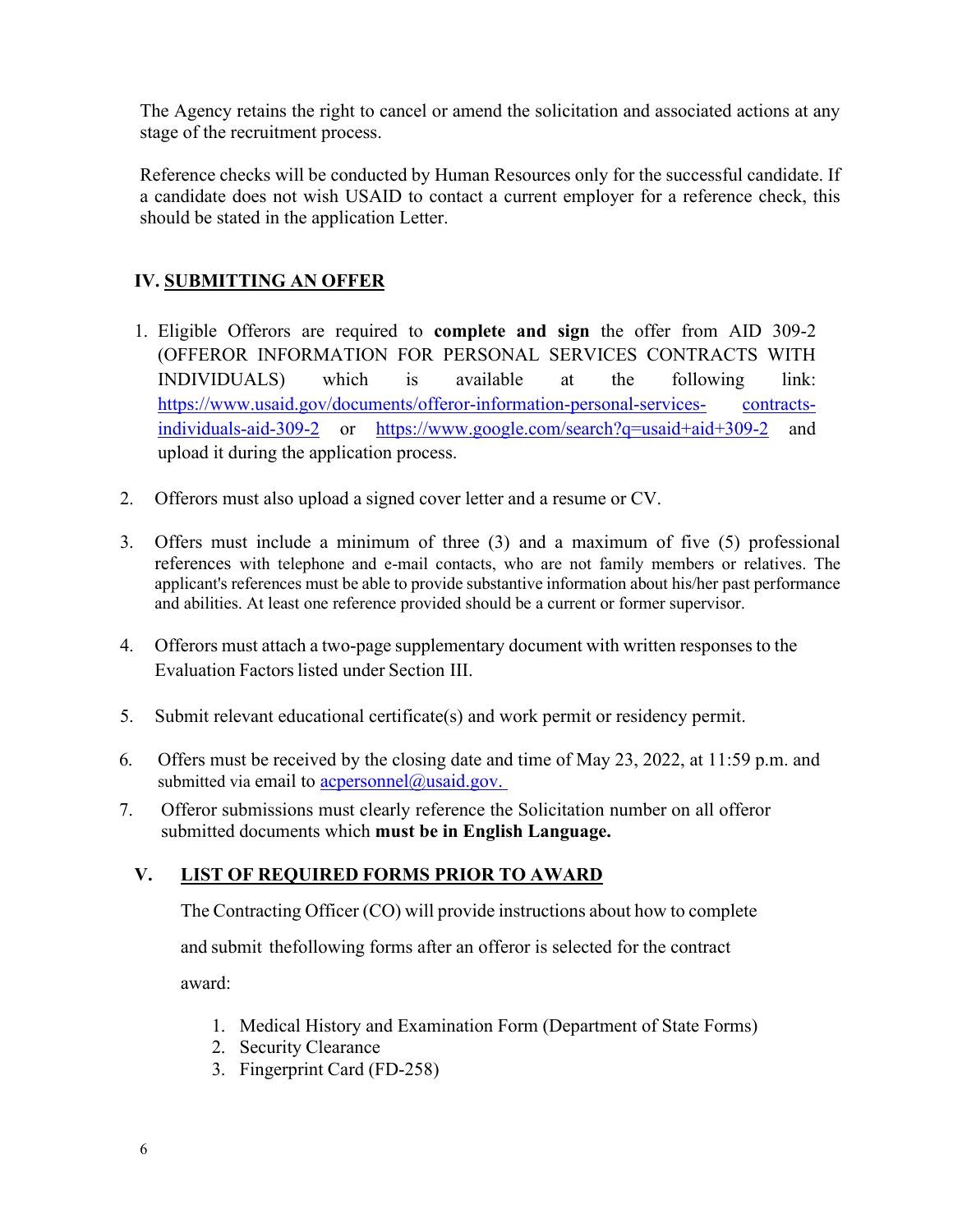## **VI. BENEFITS/ALLOWANCES**

As a matter of policy, and as appropriate, a CCNPSC is normally authorized the following benefits and allowances:

- 1. BENEFITS:
	- a. Health Insurance
	- b. Annual Salary Increase (if applicable)
	- c. Annual and Sick leave
	- d. Annual Bonus
	- e. Salary Advance (0% interest)
	- f. Social Security Contributions
	- g. Local and American Holidays
- 2. ALLOWANCES (as applicable):
	- a. Meal Allowance
	- b. Miscellaneous Allowance

#### **VII. TAXES**

The Mission emphasize to its employees of the fact that they are obliged to observe Ghanaian Laws, including those concerning income and related tax obligations. Payment of such taxes is a matter between the individual employee and the Ghanaian Government. In the absence of a specific international agreement, the U.S. Government will not withhold local taxes from an employee's salary.

In accordance with Mission policy and local labor laws.

#### **VIII. USAID REGULATIONS, POLICIES AND CONTRACT CLAUSES PERTAININGTO PSCs**

USAID regulations and policies governing **CCNPSC** awards are available at these sources:

- 1. **USAID Acquisition Regulation (AIDAR), Appendix J**, "Direct USAID Contracts With a Cooperating Country National and with a Third Country National for Personal Services Abroad," including **contract clause "General Provisions,"** available at [https://www.usaid.gov/sites/default/files/documents/1868/aidar\\_0.pdf](https://www.usaid.gov/sites/default/files/documents/1868/aidar_0.pdf)
- 2. **Contract Cover Page** form **AID 309-1** available at [h ttps://www.usaid.gov/forms.](https://www.usaid.gov/forms) Pricing by line item is to be determined upon contract award as described below: